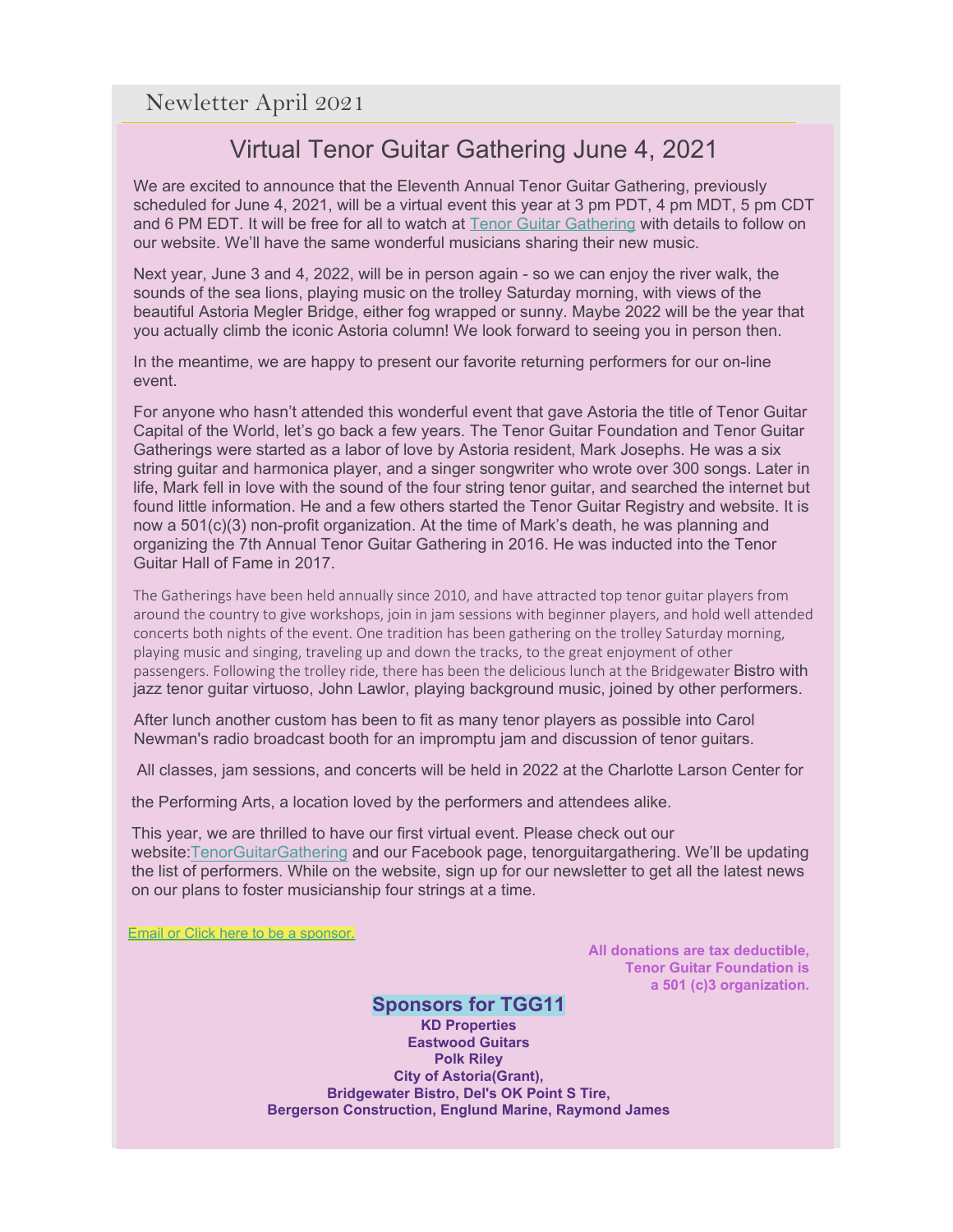

The Tenor Guitar Foundation | 91906 Lewis and Clark Road, Astoria, OR 97103

[Unsubscribe drbh@teleport.com](https://visitor.constantcontact.com/do?p=un&m=001NhrX1yOpEoXdodFW0EFtFA%3D&ch=2722923a-5586-11e9-a896-d4ae528440e0&ca=73100033-5720-4cf4-b836-559f7d8190db) [Update Profile](https://visitor.constantcontact.com/do?p=oo&m=001NhrX1yOpEoXdodFW0EFtFA%3D&ch=2722923a-5586-11e9-a896-d4ae528440e0&ca=73100033-5720-4cf4-b836-559f7d8190db) | [Customer Contact Data Notice](https://www.constantcontact.com/legal/customer-contact-data-notice) Sent by [hbalmer@comcast.net](mailto:hbalmer@comcast.net) powered by